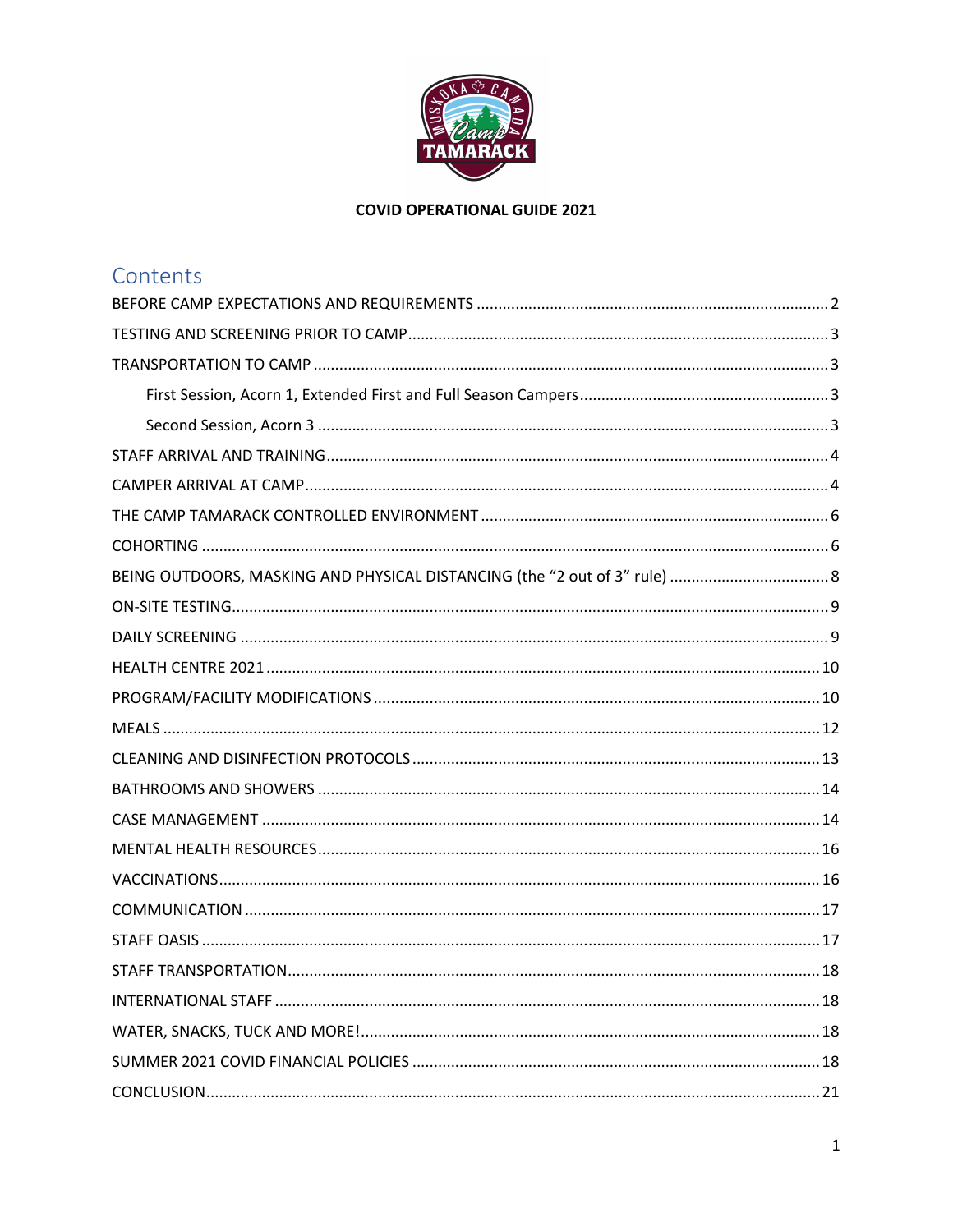

#### COMMITMENT TO SAFETY

This has been a year like no other, and we can confidently say we have left no stone unturned as we have prepared to run a safe and meaningful summer. Please make sure to read through this entire Tamarack COVID Plan, so you can understand everything that will go into ensuring everyone at camp is healthy and safe. This plan was put together under the guidance of the Ontario Camps Association ("OCA") task force, Camp medical team and Public Health.

Please note that some of the information in this Plan is subject to change based on Provincial and Local (Simcoe Muskoka) Public Health. There are still some sections specifically that have not clearly been finalized by Public Health Guidance, including testing, case management and contact tracing. As we get more information, we will, of course, communicate with you right away .

Any dates below refer to an Opening Day of Friday July 2, 2021. Should that date need to be pushed back, we will communicate how it impacts all other key dates.

# BEFORE CAMP EXPECTATIONS AND REQUIREMENTS

The number one goal we must all have prior to the summer is to ensure that all campers and staff must arrive at camp free of COVID-19. This will give us the best and, frankly the only opportunity to maintain a safe and healthy environment for everyone. In accordance with the Ontario Guidelines for the Reopening of Overnight Summer Camps, all campers and staff will be asked to limit their contact with individuals outside their household for 14 days prior to their arrival at camp. As in-person learning will not resume before the end of the school year, this should help with limiting contacts and reduce risk.

For the last 7 days prior to arrival to camp, we are asking campers and staff to maintain a strict isolation. This would begin on Thursday, June 17<sup>th</sup> for Head Staff, Sunday June 20<sup>th</sup> for general staff, and Friday June 25th for campers. This means NO interaction whatsoever with anyone outside their household. This includes, and is not limited to, birthday parties, graduation parties, family gatherings, play dates, shopping, etc.). If someone in your household needs to leave the house for an essential reason, we ask that they follow strict public health guidance, including PPE and distancing if possible.

Though it is not mandatory, we strongly encourage all staff and campers 12 years and up to get a COVID-19 vaccine (and, if possible, a second vaccine) before camp begins.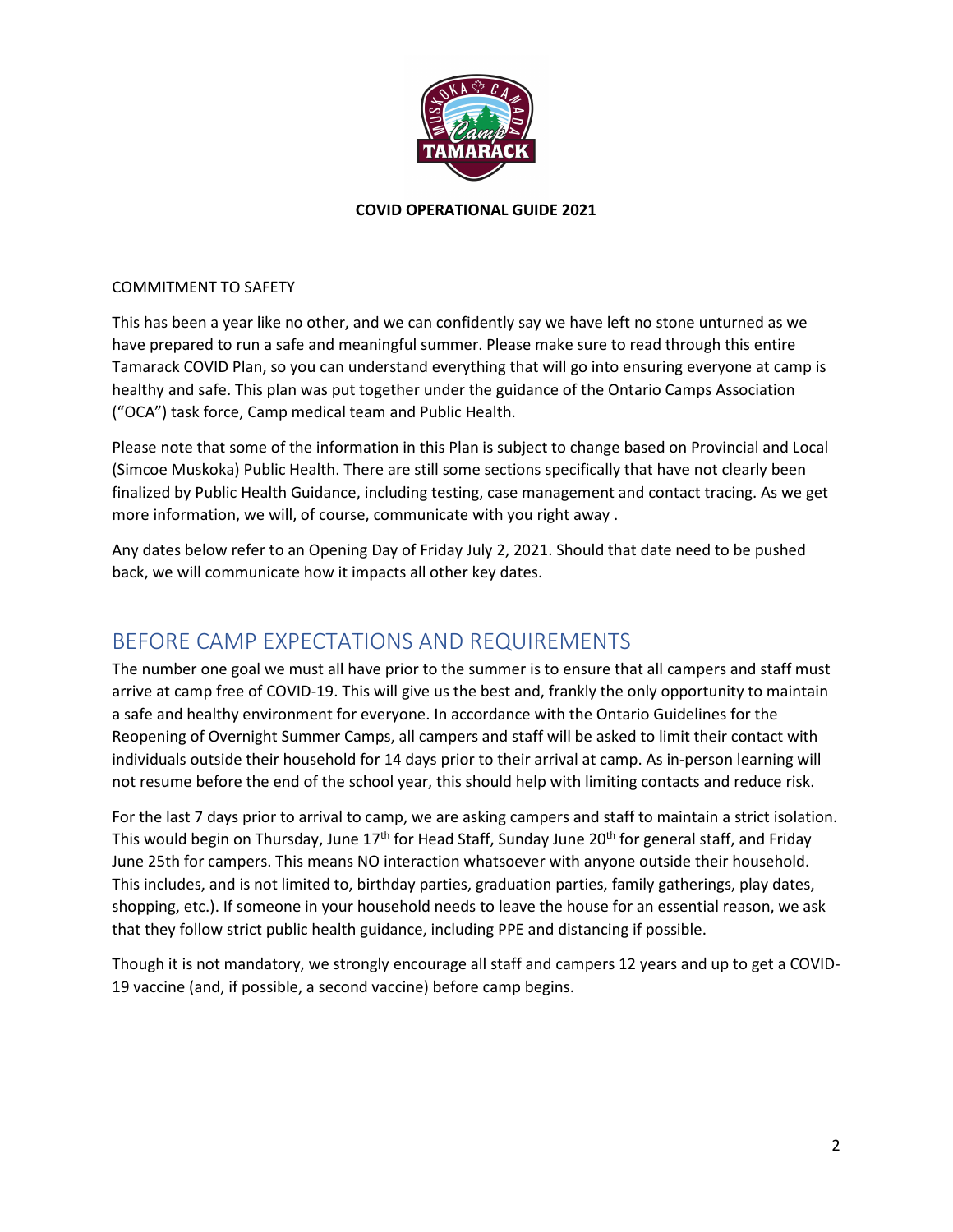

# TESTING AND SCREENING PRIOR TO CAMP

All campers and staff will require negative tests prior to entering camp. We will outline the testing schedule and format. The government will provide one free PCR testing to all Ontario campers and staff through pharmacies. A list of these designated pharmacies will be provided once we have this information.

The expectation is that each camper must have a current PCR test taken within 72 hours of arriving at camp. This timing is important because the lab can take up to 72 hours to get you results and the camper must present a copy of the NEGATIVE test result when arriving to camp.

Prior to attending camp, all staff and camp families will fill out an attestation – a Compliance Certification from their Camp Brain account in the two days prior to camp. In this form, families will attest that their camper has not experienced any COVID-19 symptoms or been in close contact with someone with COVID-19 for the 14 days prior to camp's start date, that they have not been directed by Public Health to self-isolate and that they have complied with the pre-camp expectations. Families will also be expected to do daily screening and submit these results to the camp upon request.

# TRANSPORTATION TO CAMP

Parent(s)/guardian(s) will be expected to drive your children up to camp in your own personal vehicles. A schedule will be developed closer to the starting date of camp with an expected (i.e. approximate) arrival time to plan for dropping off your children, by unit/age. This will allow for appropriate spacing and the opportunity for a proper warm welcome for each camper.

Camper Baggage & Medication drop off will take place at Chesswood Arena (4000 Chesswood Drive) on the following days:

# First Session, Acorn 1, Extended First and Full Season Campers

- Tuesday, June 29, 2021, between the hours of 7:30 11:30 a.m.
- Medication drop-off will take place at the same time.

#### Second Session, Acorn 3

- Wednesday, July 28, 2021, between the hours of 8:00-10:00 a.m.
- Medication drop-off will take place at the same time.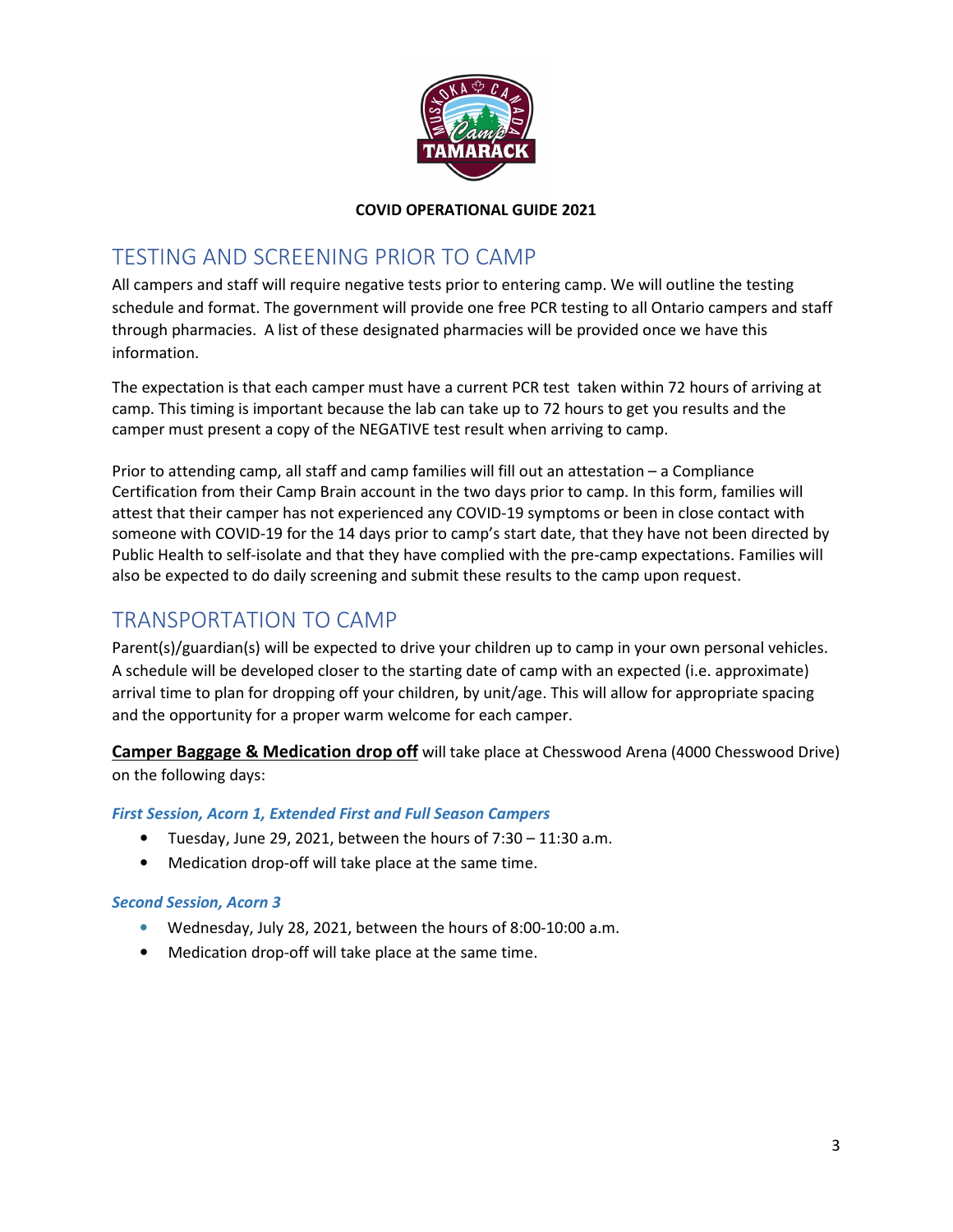

#### GOING HOME:

Currently, our plan is to return all campers home by bus. Please note, however, that there is still a possibility that parents may be asked to pick up their child(ren) from camp at the conclusion of any of the sessions. This will be based in part or in whole on Public Health guidelines.

# STAFF ARRIVAL AND TRAINING

As always, and this year is no different, our staff will go through extensive training prior to camp and during precamp.

Our Head Staff pre-camp training begins on Thursday, June 24<sup>th</sup>.

Our full Staff pre-camp training begins on Sunday, June 27<sup>th</sup>.

Our staff will be cohorted throughout the entire precamp.

In addition to our usual training topics to prepare everyone for camp, our training will also cover symptom identification and COVID daily screening practices, proper hygiene, review of camper health related issues and non-pharmaceutical interventions, including masks, physical distancing, being outdoors, etc.

Staff will also be trained on the immense impact the pandemic has had on the mental health of children and youth. This will include providing them with the right tools, including proper non-stigmatizing language when discussing COVID symptoms, plus dealing with anxiety, stress, homesickness, etc.

# CAMPER ARRIVAL AT CAMP

On Friday July 2, we look forward to welcoming our campers up at camp. As mentioned above, this year we will be asking that parents drive their child(ren) up to camp. We will communicate in the coming weeks designated drop off windows during which you must arrive at camp. All our staff will be on hand during arrival to help your child feel comfortable, happy, and excited to be at camp!

Families will be assigned an "Arrival Window" of time to be at camp to check in. We will start with Hawthorn (i.e. 7 to 10 year old) campers.

All campers from one family (regardless if there are older children in other units) can arrive at the same time and exit the car and join camp at the same time. Please understand that the older campers may be hanging with their counsellors for some time without their peers because older campers will be scheduled to arrive later in the day.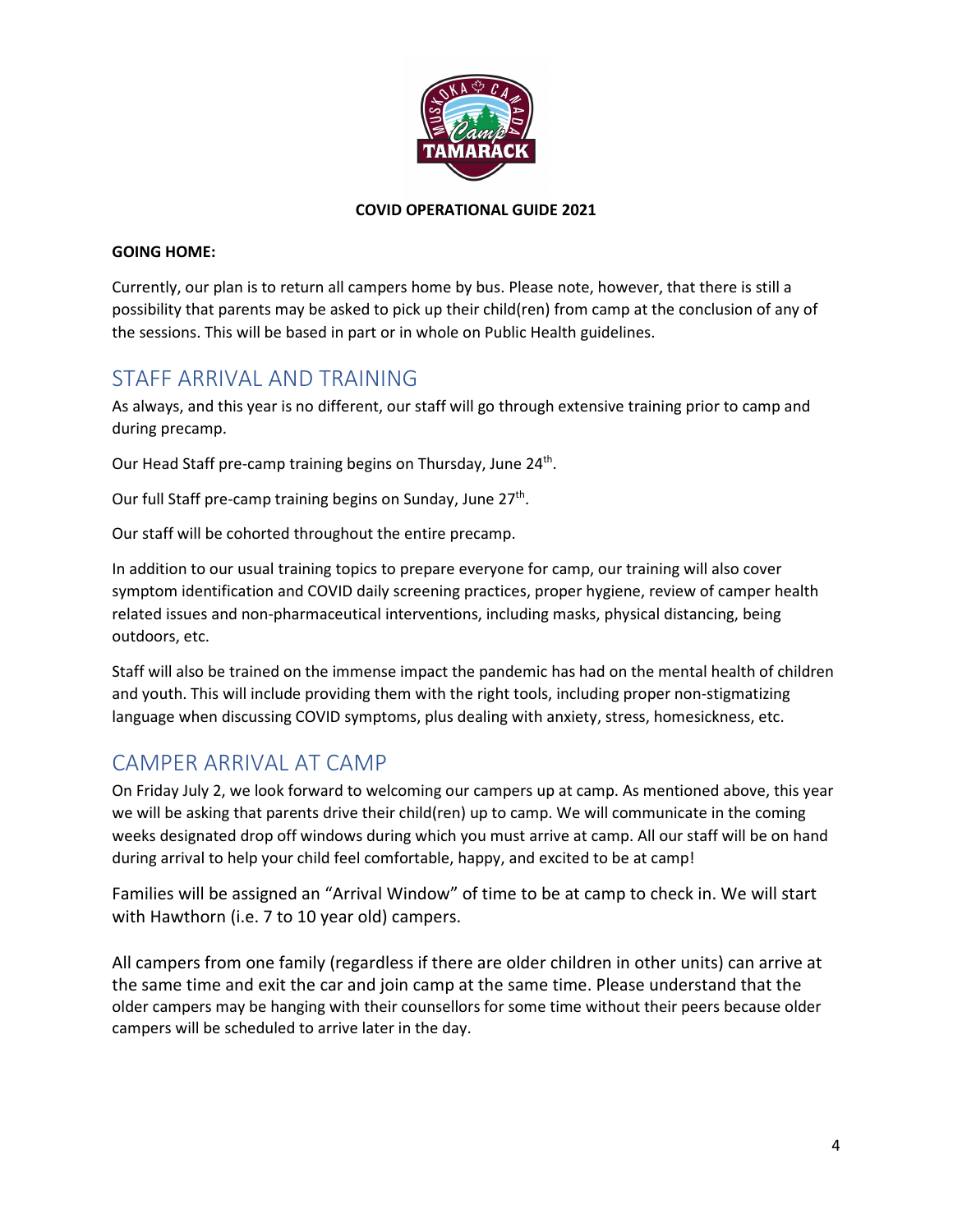

If you have seasonal allergies – REMEMBER to start taking your seasonal allergy meds a few weeks prior to camp so when you arrive and possibly exhibit symptoms of seasonal allergies, they may hopefully be reduced and eliminate any confusion that could lead to a COVID diagnosis

Day 1 of Camp – Arrival at Camp Tamarack – Stoneleigh Road

- Screening should be completed by all car passengers before your journey even begins. Only those household members that have passed the screening questionnaire may ride with the camper.
- Drive toward "your home away from home!". Please aim to be on time for your "arrival window". Don't worry if you are late, but please don't come early! Try to go to the bathroom before leaving and avoid stopping along the way.

When you arrive at camp, please follow the steps below:

- 1. STEP 1: The LINE UP The camp car lineup outside the camp gate. Your car will be in a line-up and you will be greeted by a Tamarack staff. Follow the lead of Tamarack staff. MASKS ON, STAY IN YOUR CAR, FOLLOW THE STAFF AND PLEASE BE PATIENT!
- 2. STEP 2: SCREENING -Show Tamarack staff the screening results from the APP and each camper's 72-hour Lab-PCR result. Only if your documents show a pass to the screening test and a negative PCR test, Staff will guide you further down the camp road. Your car will be given a coloured paper with a number that will be associated with the camper in the car. If there are 2 campers, you will get 2 papers with 2 different numbers. Your car will be directed to a different spot (i.e. the baseball diamond) where the Rapid Antigen Test will take place for each camper.
- 3. STEP 3: RAPID ANTIGEN TEST While remaining in the car, a health team member will conduct each camper's Rapid Antigen test which will involve collecting a non-invasive sample from the lower part of the nose/nostril. The car will then be directed to a different "waiting spot". Once results are in, the family will be told.
- 4. STEP 4: CAMP OFFICIALLY BEGINS Campers who have been cleared, will exit the car, take their belongings and start their long awaited adventure!
- 5. STEP 5: HOME Consider all the positives of this next journey we have taken leading us to camp! We will send pictures and an email with an update on Day 1.
- 6. What will bussing look like for returning home?

We have both coach and yellow school buses on standby. Cabin groups will be in the same bus returning home. More than one cabin group will be in a bus. To avoid large group gatherings in the city, we may have to stagger return arrival times but will make that decision once we know what Toronto looks like at the time campers are returning home.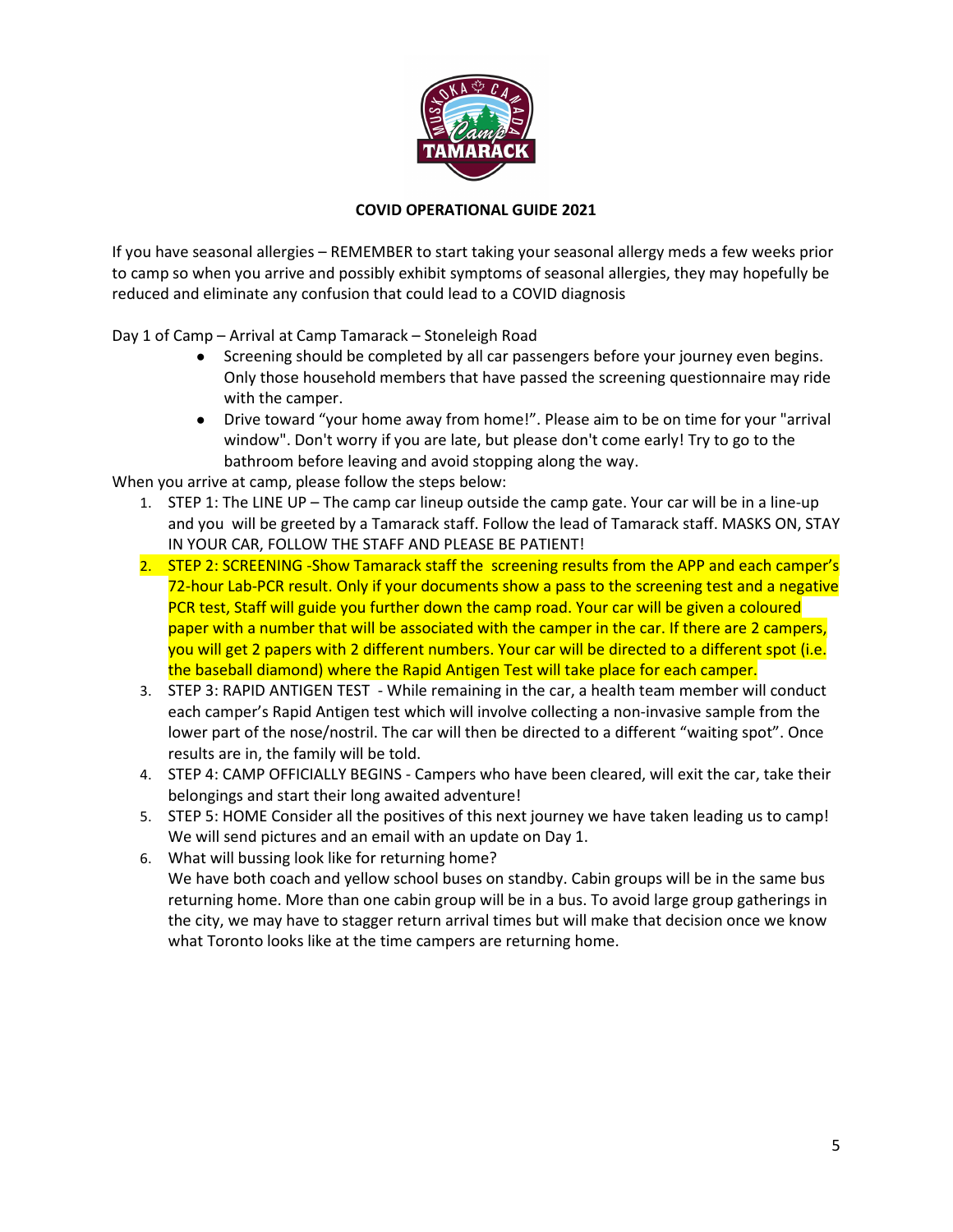

# THE CAMP TAMARACK CONTROLLED ENVIRONMENT

This summer, we will operate a closed site (with limited necessary exceptions that have independent protocols in place) to keep everyone safe which will include the following protocols:

- Staff will arrive early to quarantine and will not leave our site for their days off.
- All essential deliveries (food/supplies, etc..) will be contactless as drivers will remain in their vehicles. If the driver needs to exit their vehicle, they will be masked and distanced.
- There will be no Visitors' Day in 2021. We plan for video conferencing with families towards the end of July over Facetime or Zoom, particularly for campers staying for, or into, the Second Session. We will communicate the details at a later date.
- Parents/guardians will not be permitted to enter the site at any point (other than during dropoff, but staying in their cars).
- Any workers who do not live at camp will be required to pre-screen daily, and once on site, wear masks and maintain social distance while on site and follow additional protocols.
- At this point in time, we will not be offering trips off-site and will instead plan for camp-based special adventures.
- To reduce the risk of transmission, only senior staff who have received one (or more) dose of a COVID-19 vaccine are eligible for essential trips to town (i.e. pharmacy), and must adhere to all expected COVID protocols and public health guidelines.

# **COHORTING**

What is a Cohort?

- A "cohort" is a group of campers, and the staff assigned to them, who have frequent and/or close interactions. For example, those within a shared sleeping cabin and/or those who function similarly to a household.
- A "staff cohort" is a) a group of staff who are outside of a camper cabin cohort and share common routines or accommodations (e.g. kitchen staff, maintenance staff, Leadership Team, Unit Heads) and/or staff who live together
- An "established cohort" is a group of campers and/or staff who have been a cohort for at least 14 days without any new individuals added during the 14 day period.
- An "unestablished cohort" is a group of campers and/or staff who have not been together as a cohort for 14 days.

Everyone at Tamarack will belong to a Tamarack cohort. Creation of cohorts serves to ensure that infection, should it arise, is contained to a small and known group of people. Members of one cohort will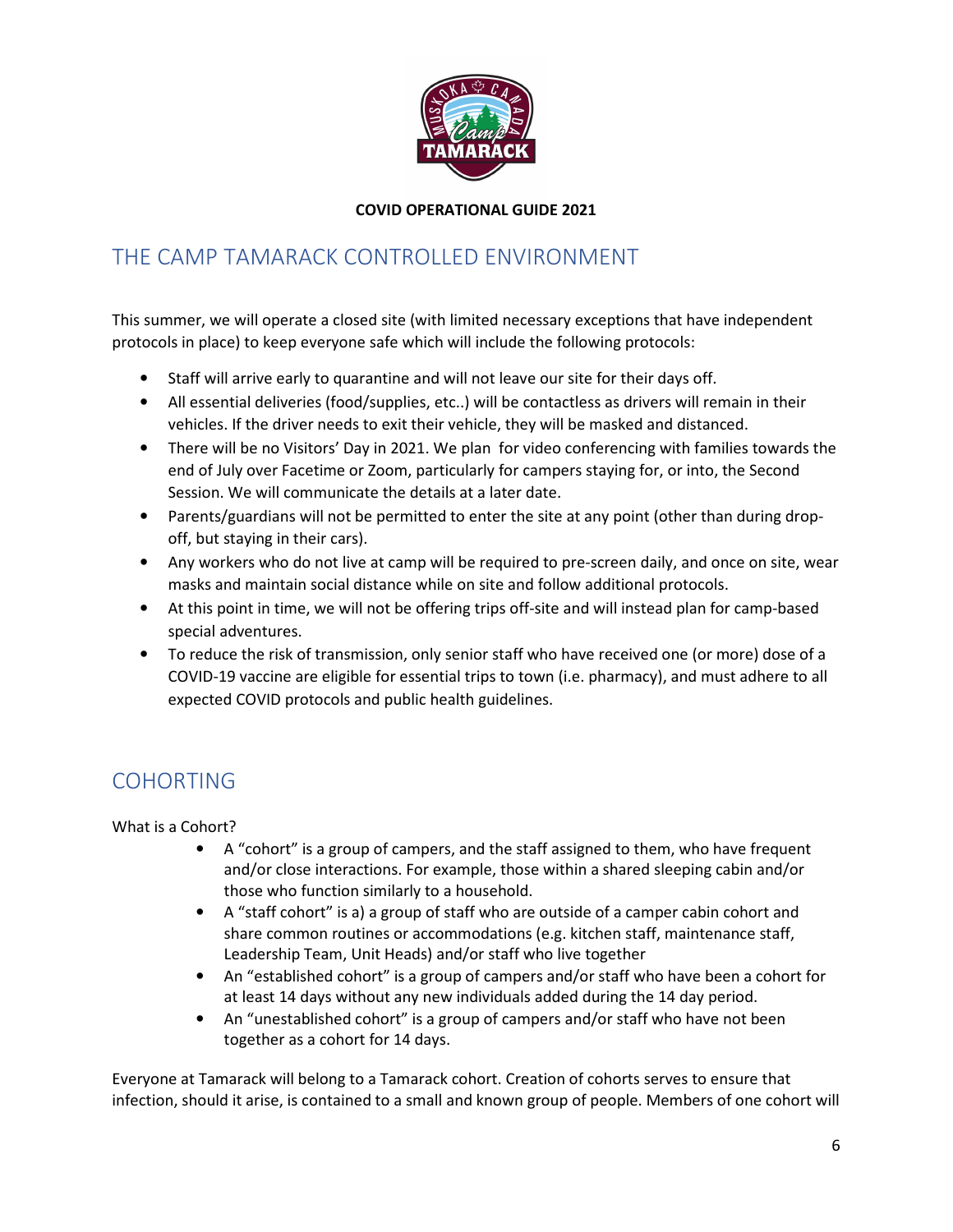

not be permitted to interact closely with members of another cohort. But closeness within a cohort will be allowed and even encouraged. Please note that:

- All people sleeping in the same building must belong to the same cohort. e.g. each camper cabin is a cohort.
- In some cases, a cohort will represent multiple staff buildings.
- In some cases, a cohort will represent 2 cabins who share the same building
- Cohorts may behave as a household does in the city: hugs and closeness will be encouraged.
- Cohorts eat together (but will be distanced appropriately from other cohorts).

This summer, cabins will be considered a cohort like a family household/unit. The provincial overnight camp field guide will help dictate how large any given cohort will be.

Within a cohort, campers and staff will not have to wear masks or physically distance when they are with their cohort, regardless of where they are in camp. It remains possible that after a minimum of 14 days, cohorting and other COVID restrictions will ease as the summer progresses. Our unit heads, as well as our senior leadership team will, as always, be there for your children, and if they need to visit a cabin, will wear the appropriate PPE, and follow all distancing and other COVID related protocols. The cohort will move together throughout each camp day. When activity staff are engaged to run activities, campers and staff will all be masked if maintaining a safe distance outdoors is challenging for that particular activity (and will be masked if the activity is indoors).

It is important that even within a cohort, campers do not share any personal items (including but not limited to pillows, water bottles, toiletries, etc..). Please label every item prior to camp.

#### How will beds be assigned?

The camp office will be collecting relevant bed placement requests from families before the start of camp (bunk bed request, top, bottom, bunk partner). The unit head and cabin counsellors will be creating bed plans prior to everyone's arrival on Day 1. Kids will be given their assigned beds when they arrive. If, despite our best efforts, a camper is upset with their placement, we will listen and do our best to adjust. But also, let's all remember, we are all together and a bed is only where you sleep.

#### What will the Elder experience look like?

Elders will each belong to their Elder cabin cohort. Elders will continue to build their independence, leadership and camp skills. We are aware of and need Elders to develop their skills and interact with the rest of camp in leadership positions. During placement, Elders will need to perform their responsibilities masked, outdoors, and at a distance. We will, of course, support them in achieving this.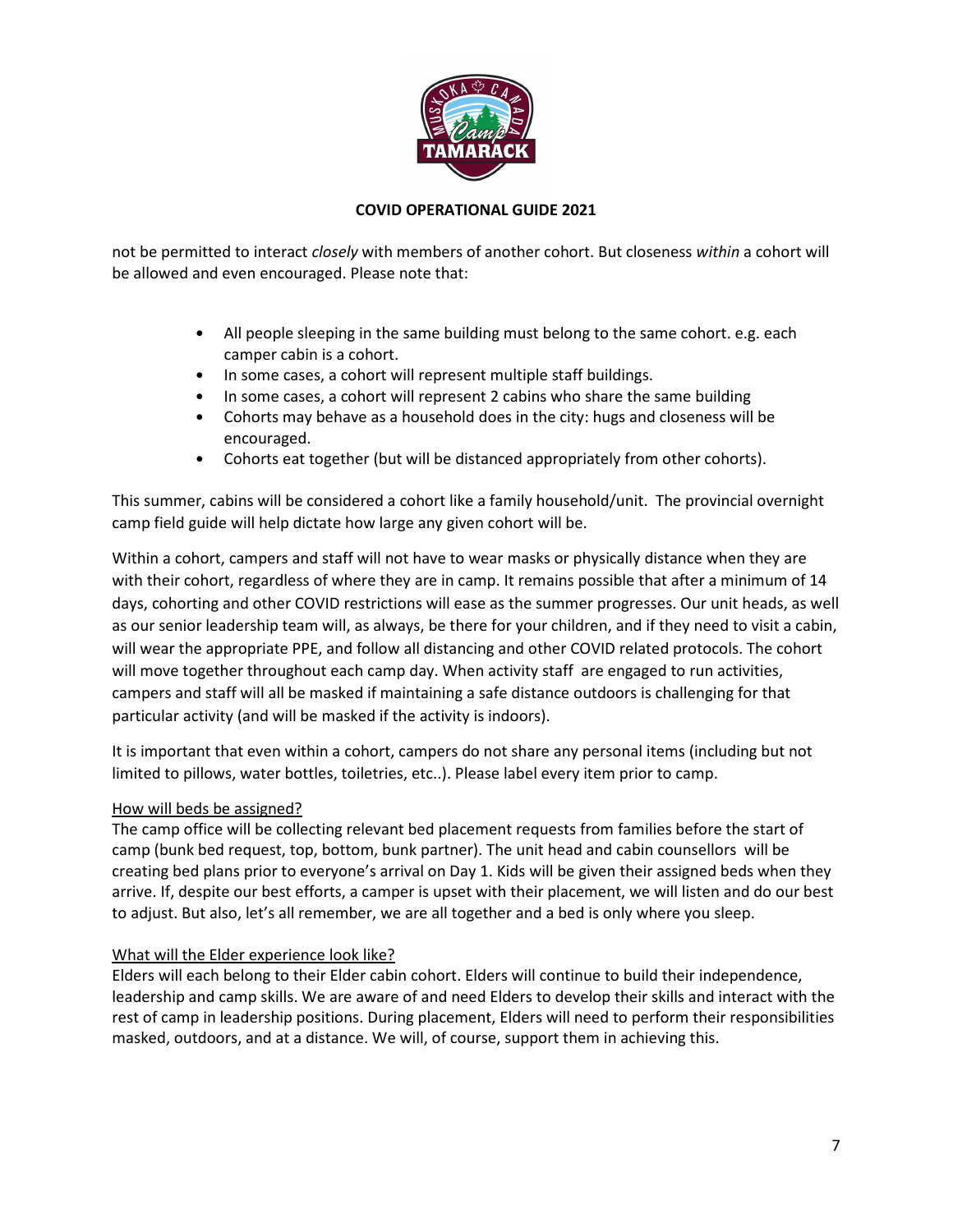

After 14 days, a cohort which has been together for 14 days becomes an established cohort. By day 15, the intention is that all campers and staff who remain at camp will now be a large established cohort and some of the health measures (physical distancing and wearing of masks) may be able to be eased up.

# Second Intake – July 29<sup>th</sup>. Are second month campers joining existing cabins?

At this point, no. Second month campers will start their own cohort and will be identified as a cohort (not an established cohort). They will be following practices similar to those that the camp followed when campers arrived on July 2. Any staff who will now live with this new cohort will "reset" and follow all protocols the new cohort will be following. Any activity staff who will be running an activity for such a group, for example, will also "reset" and follow the protocols of masking, social distancing, etc.

Will the introduction of these campers affect the lifting of restrictions for other campers? No. It will affect the existence of restrictions for these incoming campers, counsellors assigned to these campers and any activity staff working with these campers only, but not the rest of camp.

# BEING OUTDOORS, MASKING AND PHYSICAL DISTANCING (the "2 out of 3" rule)

Even though masking and physical distancing will be part of camp this summer, they will not take away from the connections we all have with each other, and the Tamarack experience we know everyone is looking forward to.

# THE 2 OUT OF 3 (but 3 out of 3 is better!) RULE:

One of the biggest guiding principals this summer will be the "2 out of 3 (but 3 out of 3 is better!) rule". Everyone must always follow at the minimum 2 out of the following 3:

- 1. MASKING
- 2. PHYSICAL DISTANCING
- 3. BEING OUTDOORS

# MASKS

When will masks be worn?

- When any camper or staff needs to be within 6 feet of someone in another cohort
	- o This can include at an activity if distancing is not possible
	- $\circ$  This can also include when a camper or staff wants to hang out with a friend/sibling from another cohort outdoors, and are within 6 feet, if allowed by public health
- If indoors and there are other cohorts in the space, regardless of physical distance (other than while eating at meals at the group's table)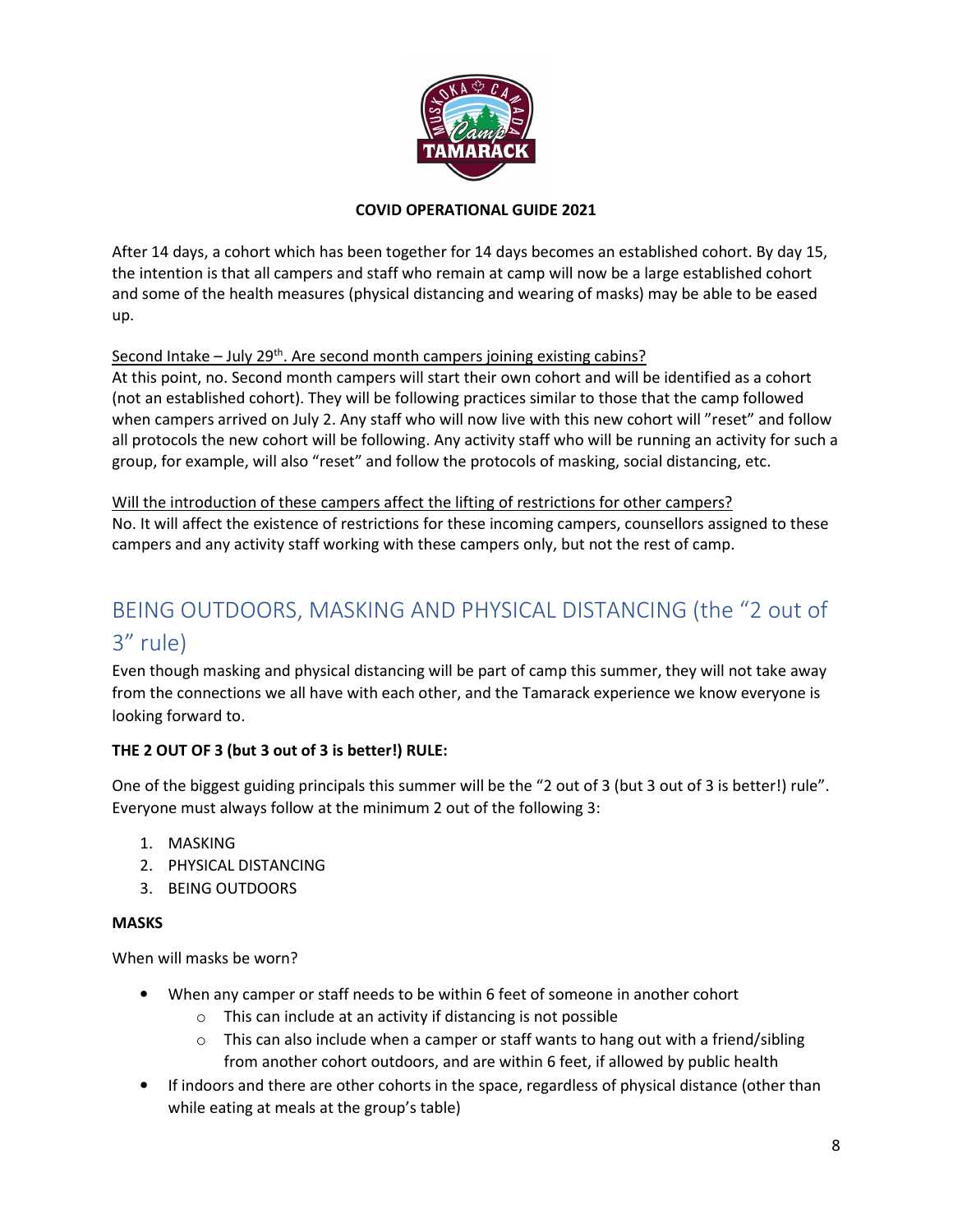

### When do masks not have to be worn?

- As mentioned above, in the cabin or when a cohort is together and not near any other cohort
- When eating (though masks need to be brought to all meals)
- In the water (though masks should always be brought to waterfront activities)

Please refer to the Packing List which outlines how many and types of masks campers will need to bring to camp.

#### PHYSICAL DISTANCING

All campers and staff must remain 6 or more feet away from someone in another cohort. When that is not possible, a mask must be worn.

### BEING OUTDOORS

When possible (and weather permitting), all camp activities will be held outdoors. Activities that used to take place inside buildings (such as music or part of creativity) will have designated outdoor areas. We have set up event tents throughout camp to allow for outdoor programming.

# ON-SITE TESTING

Even with all the protocols that will be in place prior to arrival, we are going to go above and beyond to ensure that we have a healthy camp environment once everyone arrives!

There will be a mandatory PCR test each camper and staff will take 3-5 days after arrival at camp. The test is non-invasive (it can be best described as a 'nose picker, not a brain tickler'!). Lifelabs has been contracted out to be on site and their trained professionals will be administering the PCR testing. Results will be received within 24 hours.

# DAILY SCREENING

Cabin staff will be trained to conduct daily health screenings for campers and each other, prior to breakfast and bedtime, checking for COVID-19 symptoms. Activity and head staff not living with campers will also be responsible to do a self check each morning.

Our medical team and counsellors will be well aware of each camper's health history, with the intention of being able to distinguish between a typical symptom that a camper regularly experiences (i.e. allergy symptoms), and a possible COVID-19 symptom. Of course we will always err on the side of caution, and allow the medical team to assess any potential concern on a case-by-case basis.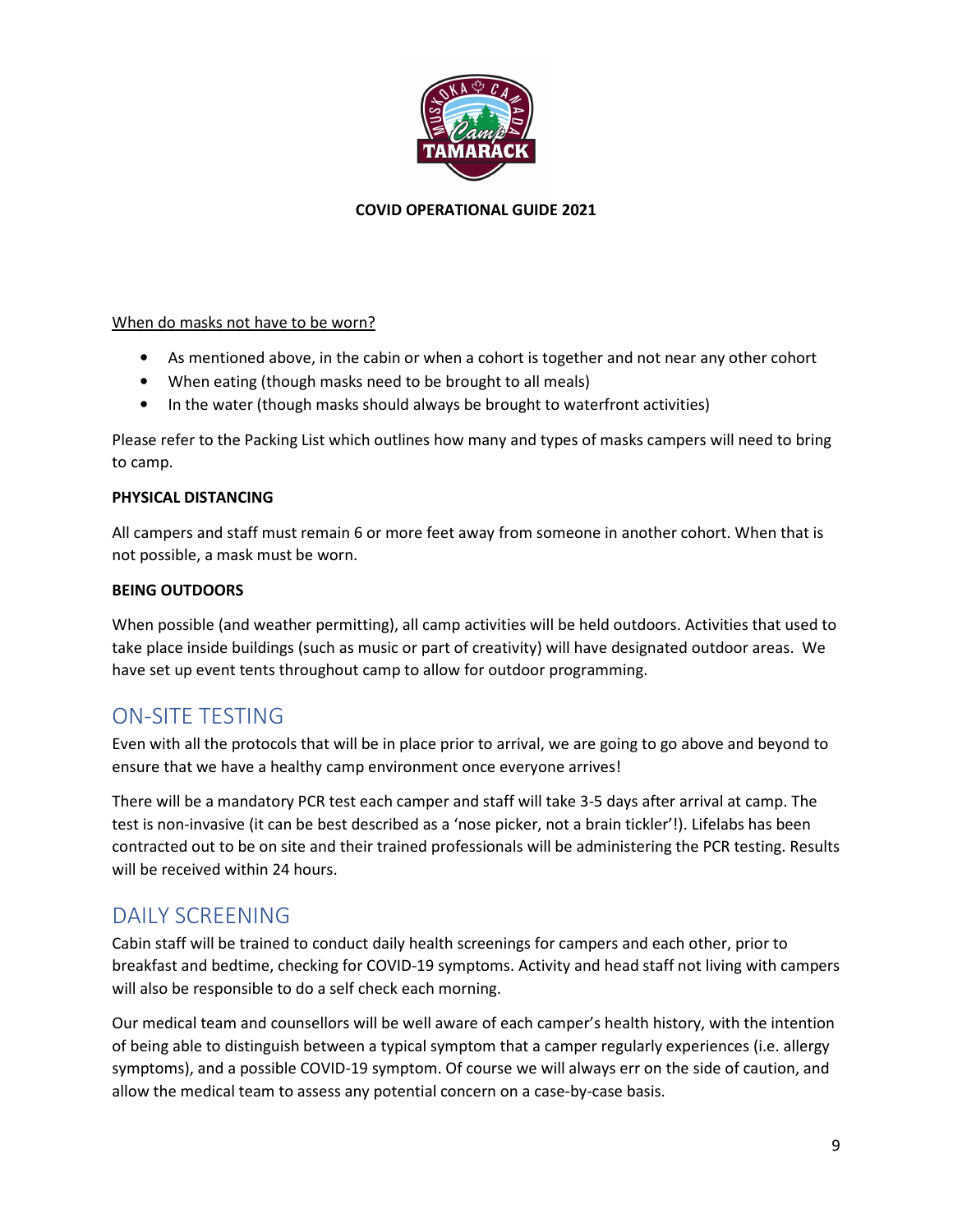

# HEALTH CENTRE 2021

This year, we are thrilled to welcome back Dr. Mark Appleby and Dr. Dan Flanders and welcome to the team Dr. Jaclyn Herman. We have also employed Alivia Medical Inc, Healthcare services, which will provide Tamarack with skilled and experienced nurses. We also welcome 2 student nurses, Ali and Katelyn, to the Health Care team.

To try to ensure a safe medical experience at camp this summer, there are certain changes to our Health Centre, as well as our medical and triage procedures.

- Tamarack will be placing a screened tent on the hill in front of the Health Centre (by the clock tower) where triage will take place during clinic hours
- All Health Centre staff will have the necessary PPE.
- The breakfast and dinner meds will be given out 15-30 minutes before each meal on the porch of the dining hall. Campers in cohorts will go together to receive their meds.
- Night-time meds will either be given out at the Health Centre back door entrance by appointment, or a nurse will go directly to the camper and administer the night time meds
- If a camper requires medical care outside of Camp, protocols will be in place to safely transport the camper and ensure they receive the appropriate care with minimized risk.
- We will maintain a separate isolation area for those who show symptoms of COVID-19 at camp (while we await test results and/or lab results if warranted), and the rest of the cohorted cabin unit will be a 'quarantine unit' until the person being tested is confirmed as negative or isotherwise cleared by Public Health to resume normal activities.
- Each unit will have its own clinic hours and campers will be lined up and seen by cabin cohort.
- If there is any need to go into the Health Center, additional protocols may need to be followed.
- While the Health Centre has bunk beds and sometimes campers or staff will need to stay over in the Health Centre. If this is the case (not related to COVID), then additional protocols will need to be followed.

# PROGRAM/FACILITY MODIFICATIONS

Finally, the fun stuff! Camp is still camp, and we will do everything we can to ensure each day feels as normal as possible.

Here are just some of the programming and facility-related modifications you can expect this summer:

• Event tents situated throughout camp to allow for more outdoor programming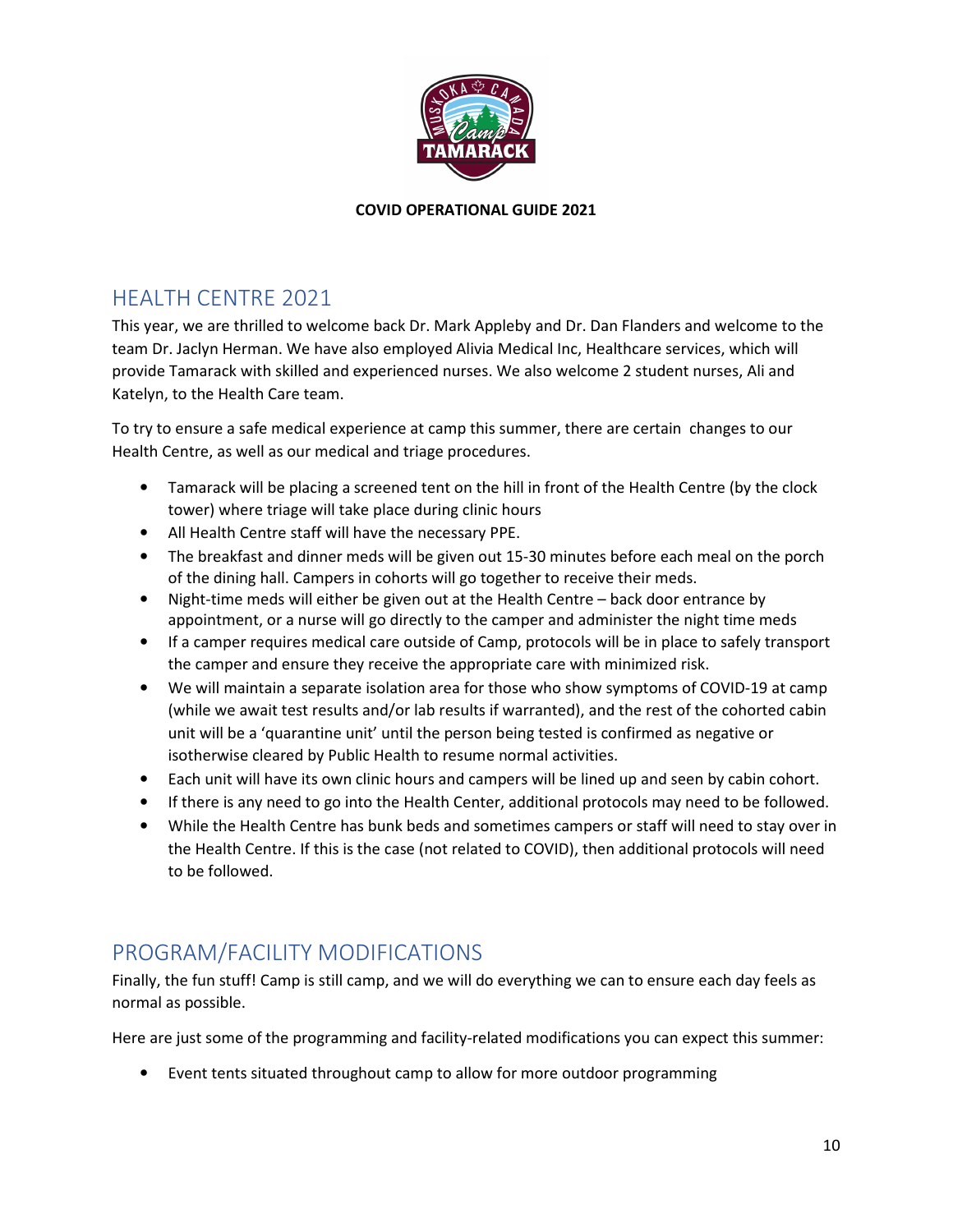

- This means activities like creativity, music, dance, drama and more will all be moving outdoors as much as possible.
- Our goal is to have all the incredible programs we know and love at camp, just maybe slightly modified to ensure they are remaining safe! This includes and is of course not limited to, World Games, Carnival (no inflatables), Kool Aid, Talent Show, Super Sundays, etc
- Multiple hand washing stations have been built in high traffic areas
- Hand sanitizer stations will be located in all cabins and activity areas

### What will the swim test look like?

- Campers will go to the swim docks with their cabin to take their swim test within the first 2 days of camp. There will be lifeguards on deck and in-water guards. The In-water guards will be wearing a face shield.
- Counsellors and lifeguards will be available to swim with any campers alongside, if needed.
- Counsellors from the same cohort will not need to wear a face shield, but the lifeguards or any other staff not from the same cohort will wear a face shield.

#### How will instructional swim work?

- Swim classes will be organized by cabin groups. Swim staff, with the help of the counsellors, will focus on providing a fun productive lesson incorporating water safety, fitness, rescue skills and stroke correction.
- After the first 14 days, opportunities for aquatic leadership, e.g. Bronze Medallion or other instructional levels may be available for those campers staying the full summer.

#### What will any activity period look like?

- Only one cohort will attend an activity at a time.
- We will try to have as many activities outside as possible
- Those activities that take place in a building, e.g. Self Defence the doors to the building will remain open and masks will be worn for at least the first 14 days of First Session (and for those in Second Session who are in an unestablished cohort)
- Each activity will be following a specific cleaning and sanitizing procedure for all equipment and space before and after each activity period
- There will be no sharing of equipment
- During activity periods at least for the first 14 days of First Session, staff and campers will be masked at the activity when instructions are given or during the activity if wearing a mask will not interfere with the activity or the safety of the participants. For example, campers and staff who are swimming will swim in their cohort and not wear masks.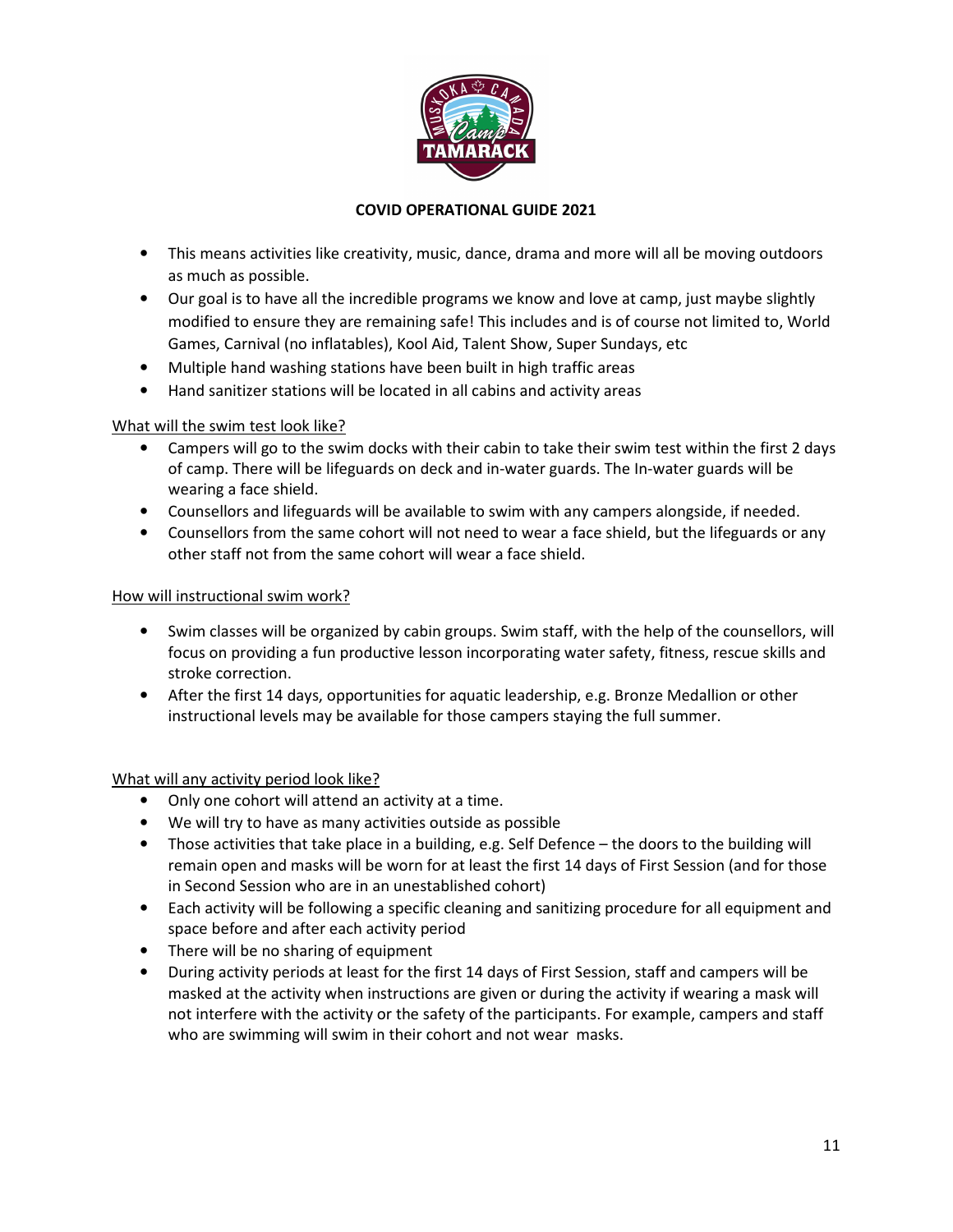

## Will there be CHOICE?

• In at least the first 14 days of First Session, and for those cabins in Second Session who are unestablished cohorts, campers will not have individual choice because choice would involve mixing campers from different cohorts by interest areas. Cabin choice will be integrated into the schedule and a cohort collectively will have some choice as to what activities the cohort can attend.

#### What will SUPER SUNDAY look like?

- Super Sunday will still have a sleep in.
- Movies in the dining hall may be delayed until at least after day 14.
- Activities will be open and fun, creative themes will still be there but cabins will be scheduled for participation during the first 2 Super Sundays rather than individual choice/attendance.

### What will Evening Program look like?

- Evening Programs (EPs) will take on different looks, but still be super fun and creative! EPs will depend on:
	- o The number of campers and staff in a cabin, unit and the camp
	- o Space/venue where the EP is taking place (i.e. indoors/outdoors)
	- o Equipment needed
	- o Weather
- So, please know that more details will be given to the campers when they arrive at camp. Social distancing, mask wearing and outdoor location will/may be necessary if more than one cohort is involved in the EP at the same time

# **MEALS**

Meal procedures will look different as well. Firstly, as alluded to above, they will be somewhat quieter. Part of the provincial camp guidelines dictate that no indoor singing or cheering can take place, both of which may be high risk when dealing with an airborne virus. Additionally, no one will be permitted to stand up once they are seated, and this includes the staff, other than the designated servers. We look forward, however, to playing popular music during meals.

Main courses, and seconds, will be brought to the table by staff servers wearing full PPE. Each meal will have a side buffet of other food or drink items related to the meal. For example, breakfast may have individual yogurt cups, hot oatmeal, milk and orange juice. This side buffet will be staffed and only staff will be serving the campers or staff and such serving will done cohort by cohort.

Procedures on special diets, as well as bathroom needs during meals, will be communicated closer to camp. Campers and staff will have to clean their tables and area fully and thoroughly at the conclusion of each meal.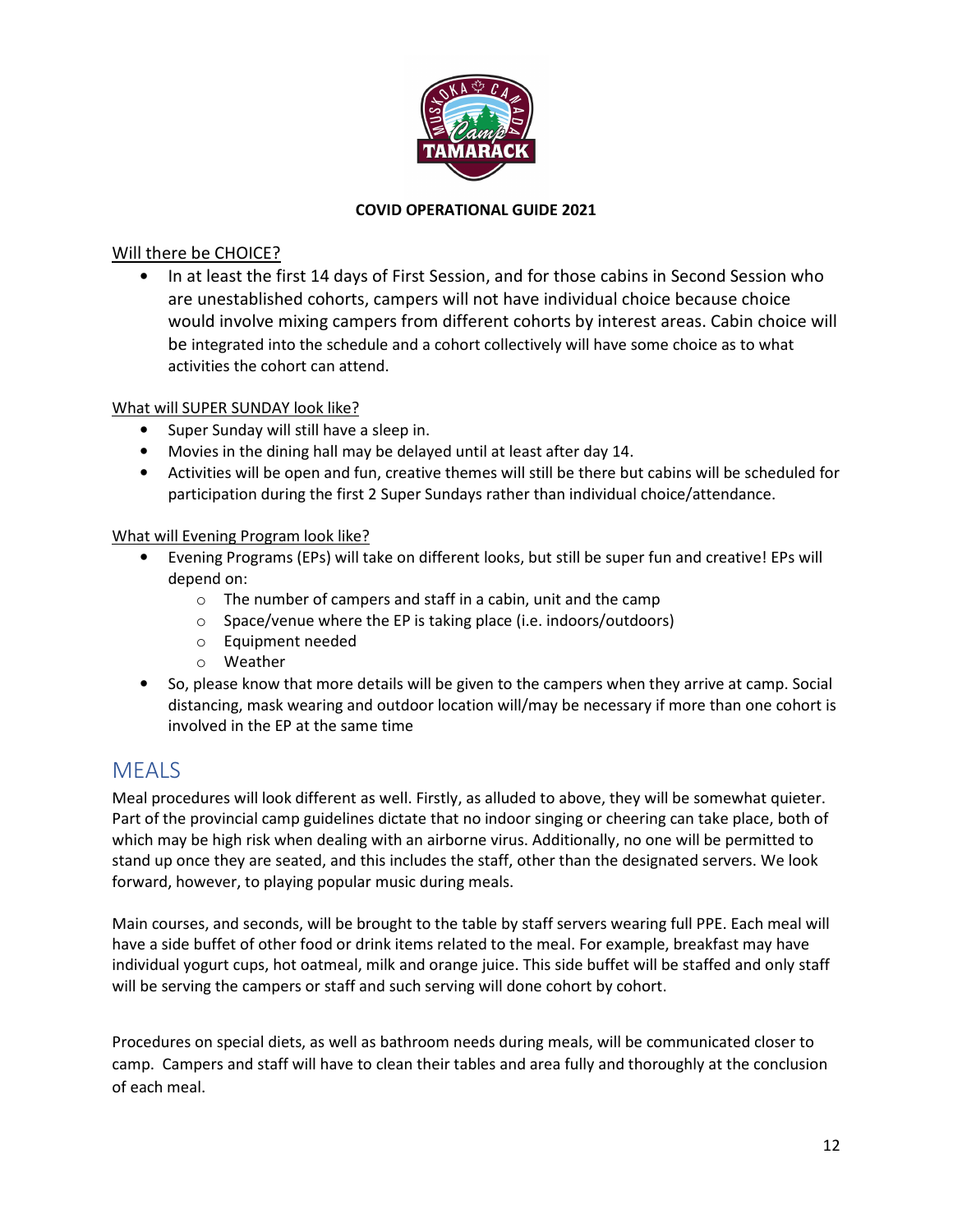

Everyone must always remain masked, except when eating of course!

Depending on the size of the camp, meals will take place either:

- All in the dining hall where cohorts will eat together and all different cohort tables will be separated at least 6 feet on all sides. Depending on numbers, there may be 2 different shifts for each meal.
- $\frac{1}{2}$  the camp in the dining hall and  $\frac{1}{2}$  the camp outside on Juniper field under a tent where cohorts will eat together and all different cohort tables will be separated by at least 6 feet apart on all sides.

### Who will be wiping down the tables?

Servers will be wiping down the tables. After the dining area is emptied, dining hall staff will continue the cleaning and sanitizing of the area

#### Birthday celebrations

Birthdays as usual are very important to celebrate. The birthday camper or staff who has the special day will get a special dessert and of course spin the Birthday Wheel. We may have to "play" the birthday song, however, instead of singing it as a group.

#### Water Bottles

It is important for health and hydration that you send your camper with one or more labelled water bottles. There will be lots of places to fill up your bottle and it would be suggested to use your own bottle at meals.

# CLEANING AND DISINFECTION PROTOCOLS

While we have learned over time that deep and strict cleaning protocols do not control the spread of COVID-19, keeping our camp clean will still reduce the overall risk of illness for everyone.

Proper hand hygiene will be clearly outlined for staff and campers at the beginning of camp, and will be reinforced with signage throughout camp. Hand washing and sanitizing will be carefully monitored by staff all summer long.

Cleaning/maintenance staff will be scheduled at times to allow for the greatest amount of social distancing from campers and staff. While a building is being cleaned, campers and staff will not be allowed inside. For maintenance staff who live outside of camp, they will be screened each day upon arrival at camp and only staff who pass screening will be allowed into camp. Cleaning/maintenance staff will be required to wear a mask and other appropriate PPE while cleaning our facilities. Social distancing will be followed if staff and campers are in the vicinity of any cleaning/maintenance staff outdoors.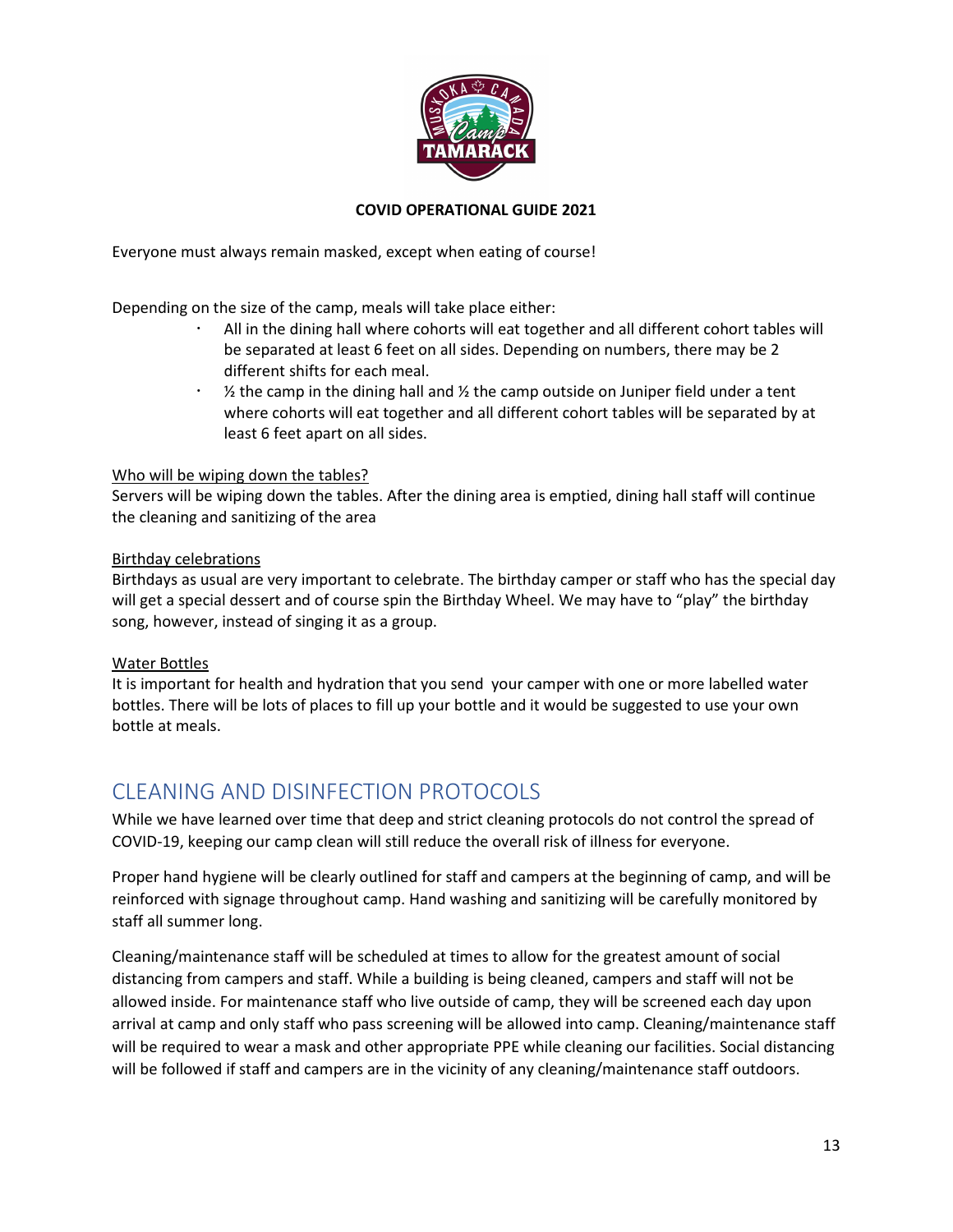

# BATHROOMS AND SHOWERS

Cohorts will be showering during scheduled times built into their daily calendar. When entering a bath/shower house, all campers and staff must wear masks until they are in their individual shower stalls.

Similarly, a schedule will be created for morning and evening wash up times (brushing teeth, etc.) for cabin cohorts that do not have their own facilities in their cabins. All other times, washrooms can be used by any camper or staff wearing a mask, and maintaining physical distances when inside the washrooms.

# CASE MANAGEMENT

Please note that while we continue to wait for final guidance on case management by Public Health, we have outlined below the process for the unlikely event of a positive test. The information below is subject to change as we get closer to camp.

# What are the symptoms of COVID?

- Some of the more commonly reported symptoms include:
	- o new or worsening cough
	- o shortness of breath or difficulty breathing
	- o temperature equal to or over 38°C
	- o feeling feverish
	- o chills
	- o fatigue or weakness
	- o muscle or body aches
	- o new loss of smell or taste
	- o headache
	- o gastrointestinal symptoms (abdominal pain, diarrhea, vomiting)
	- o feeling very unwell

#### What if I test positive for COVID before camp?

Any camper or staff who tests positive for COVID before the summer will need to complete the required 14 day quarantine and be symptom free for 24 hours before they are able to attend camp.

# What do I do if I have a COVID symptom at camp?

Any camper or staff with any of the above symptoms must present immediately to the Health Centre for assessment by the camp medical staff. Here, the camper or staff will be screened and if the doctor believes further testing will be necessary, the camper or staff will be taken to Bracebridge for a PCR test. The camper or staff will return to camp and then remain in self-isolation in a designated cabin at camp and wait for the results. The cohort associated with this camper or staff will remain in its own isolation until test results are in.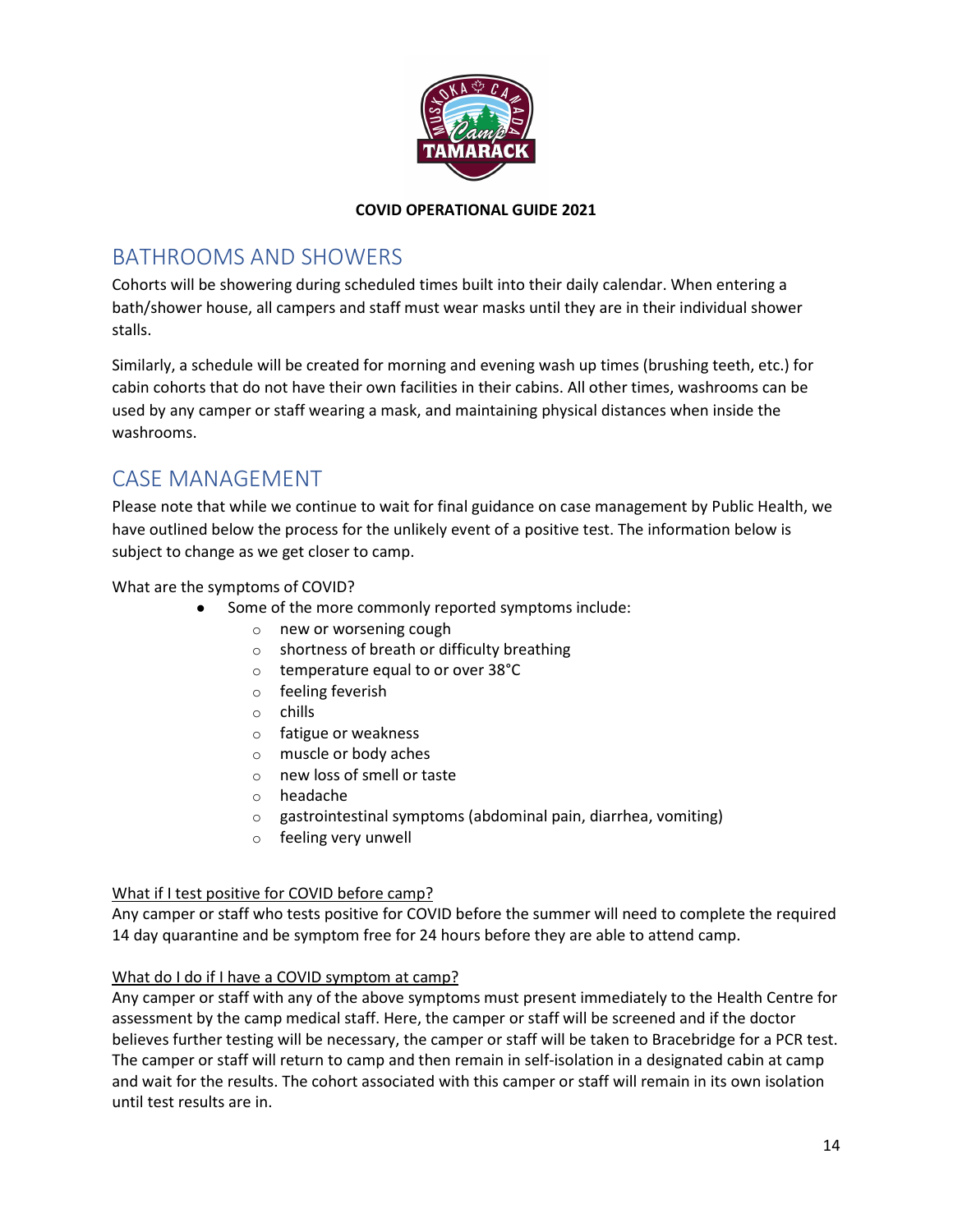

## What if a camper or staff tests positive for COVID at camp?

While Tamarack does have the facilities to quarantine positive cases of Covid-19 on site, we don't believe that spending 14 days in quarantine at camp is a positive experience. Therefore, the camper will remain isolated on site until the camper's parents or caregivers are able to pick them up (which must take place within 12 hours). The same goes for staff members that are able to be collected from camp by a parent or caregiver. A designated cabin is in place (not the Health Center) where a camper/staff who tests positive must remain until picked up.

### What if a member of my cohort has tested positive for COVID?

The Tamarack cohort will also be tested and if testing is negative, the cohort will return to their cabin. Tamarack will seek further guidance from the Health Team and the local Public Health unit.

#### What if there is an outbreak?

An outbreak of COVID-19 is declared when there are 2 or more people infected with COVID-19. An outbreak will be defined by the local Medical Officer of Health in consultation with the camp health team and camp directing team. The Local Public Health will direct testing and associated public health management of all those impacted. Public Health will provide direction to help manage the outbreak and any additional control measures that should be implemented, including: defining the outbreak area (i.e. the affected cohorts or the entire camp community), undertaking enhanced cleaning and sanitization practices and excluding symptomatic staff and participants from all camp settings. The outbreak is declared over by the local Medical Officer when there has been over 14 days with no transmission.

# Do parents need to be more "on call" this summer?

Yes. Parents need to be ready to receive or pick up their camper(s) in short order (i.e. less than 12 hours). All efforts will be made to avoid this, but the reality is that parents need to be more "at the ready" this summer than others.

Will we be notified if a child in my child's cohort tests positive for Covid? Yes.

If a child breaks their arm and has to go to the nearest hospital, is camp over for that child? No! We will take care of them and properly PPE them at every step of the way.

What if I think I have or have had asymptomatic COVID recently? I'm worried I will test positive and be barred from camp! Book a PCR test now.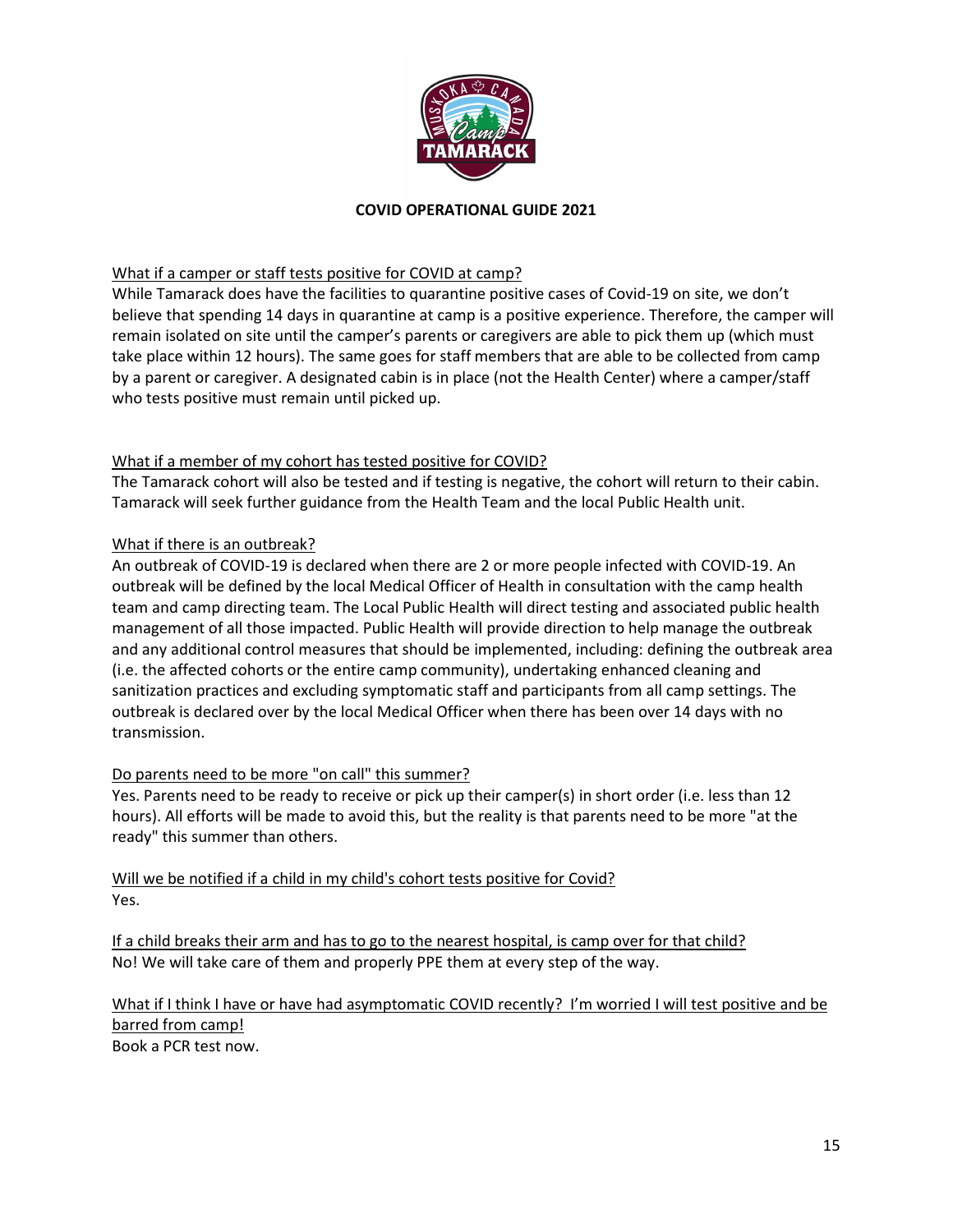

## I've had COVID recently. Do I still get tested?

We need to know your "start date". This date is the date you first had Covid-19 symptoms or If you never had symptoms, the date you tested positive. Once we have that date, we will first make sure that you are not in your first 10 days of illness. If you are, then you must self-isolate at home and follow the directions outlined above. Otherwise, we add 90 days to that date. During that 10 to 90 day period, you will be excluded from any PCR testing, but you will still be part of our rapid antigen testing protocol. Please note, we need full documentation from your doctor, Public Health or other health care provider to support a diagnosis of Covid-19 and the above calculations. Your proof of a positive test is available through the Ontario Government site. You will need to provide your health card and print the results to be shared with our Health Centre. https://covid19results.ehealthontario.ca:4443/agree

# MENTAL HEALTH RESOURCES

### Will there be extra mental health support for campers and staff this summer?

In addition to having a large and experienced Leadership Team (made up of experienced camp directors and educators and helping professionals with an enormous amount of collective experience with camper and staff supervision, well-being and mental health), the group includes Ellen Howard (Camp Director) and Holli Rosenblatt (Wellness Coordinator). We have contracted Emma Fogle (Clinical Social Worker/Therapist) and Dr. Deborah Gilboa, MD (Resilience Expert) to act as on call resources to us all summer long.

Other Resources Available:

- Distress Centres of Greater Toronto- A free telephone help-line for people experiencing emotional distress. Volunteers provide listening and referral services. Call: 416-408-4357 or text 45645.
- Kids Help Phone Provides professional counselling, information and referrals for mental health, addictions and well-being for children and youth. Call: 1-800-668-6868.
- Toronto Centre Health Line Provides links and numbers to a variety of health services including mental health and bereavement.
- Mental Health Helpline Provides information about counselling services and support in your community. Provides basic education on mental illness. Call: 1-866-531-2600.

# VACCINATIONS

# Is there a difference between vaccinated and unvaccinated people with respect to what they do at camp?

No. At least not yet. These restrictions apply to all Tamarack staff and campers. We have not yet received any indication that partially or even fully vaccinated people can behave differently than what we have described.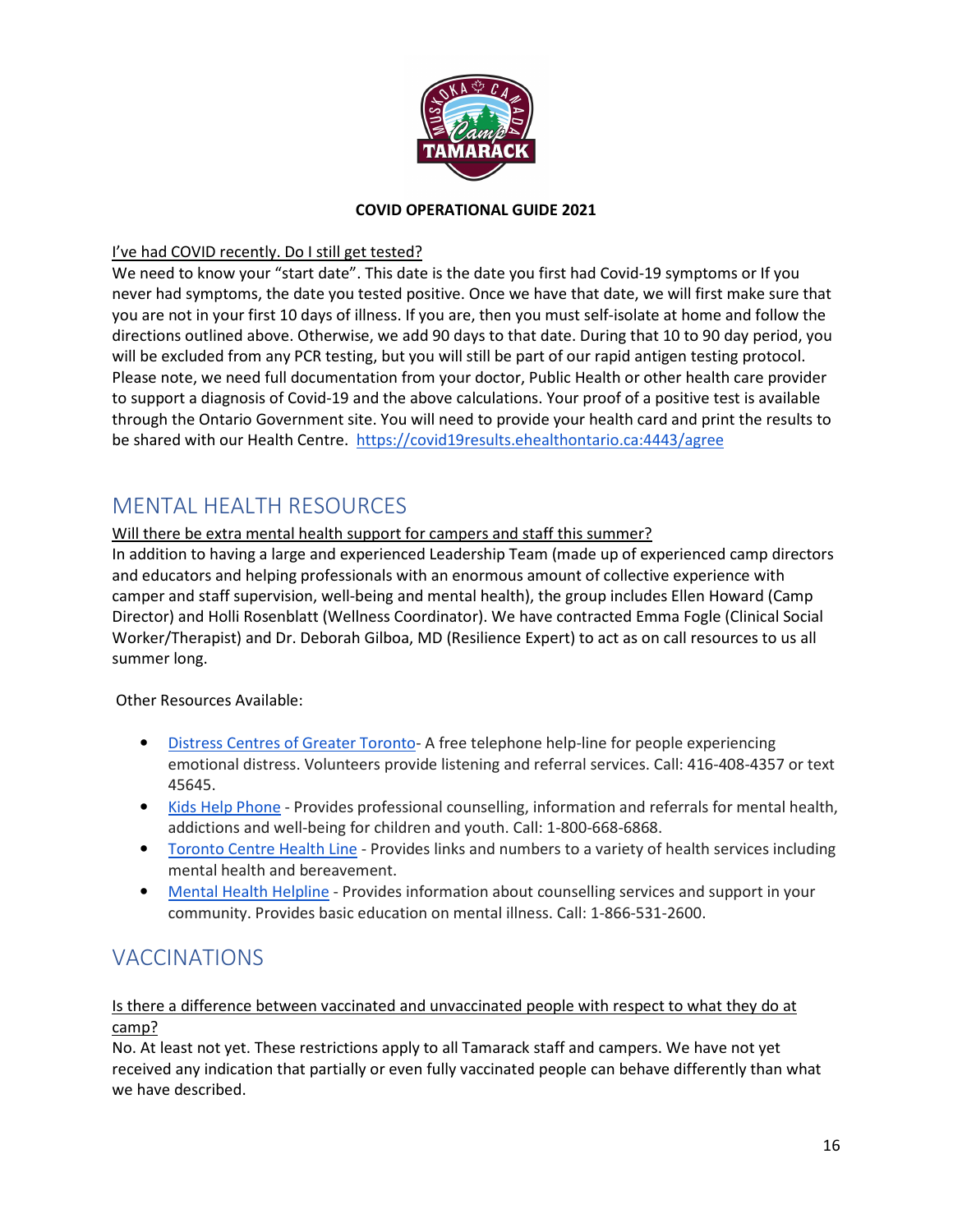

Can a camper or staff get a second dose at camp? WE HOPE SO. We are working with our local public health officer and nearby pharmacies in the hopes of making this happen.

#### I am fully vaccinated, do I really need a test?

At this stage, Public Health has yet to update their guidance on whether fully vaccinated people should be tested. This is due to the fact that so little of our population is currently fully vaccinated. As fully vaccinated numbers continue to rise, the hope is that the guidance here in Canada will be updated to reflect what the CDC is saying (which is not to test fully vaccinated people unless they are symptomatic of Covid-19). For now, however, everyone must be tested.

# COMMUNICATION

Communication will continue as usual. Camp will post pictures, Instagram stories, weeks in review, email notes and we will aim to have a member of the Leadership team post camp insights and updates regularly on Instagram. Sometimes, we will stream live and capture some amazing moments in camping that you can share as well.

#### About your child:

Each Unit Head has their own email address, and you can reach out at any time by email or the camp phone line. Urgent and immediate matters will be handled immediately or the same day. Otherwise you can expect a response within 24 hours.

All new campers will get a phone call home from their child's Unit Head or the Camp Head Counsellor within approximately 72 hours from arrival at camp.

There will unfortunately be no Visitors' Day this year. Instead, we will coordinate something exciting for both campers and families – stay tuned.

# STAFF OASIS

Due to the protocols that are in place this summer, staff will be required to stay on site for any time off. To help with this, we have created a 'Staff Oasis' on site at camp. There will be an outdoor and indoor space for the staff. All safety protocols will be in place. Get ready for:

- Muskoka Chairs
- Big screen TV
- Beach Games
- Internet access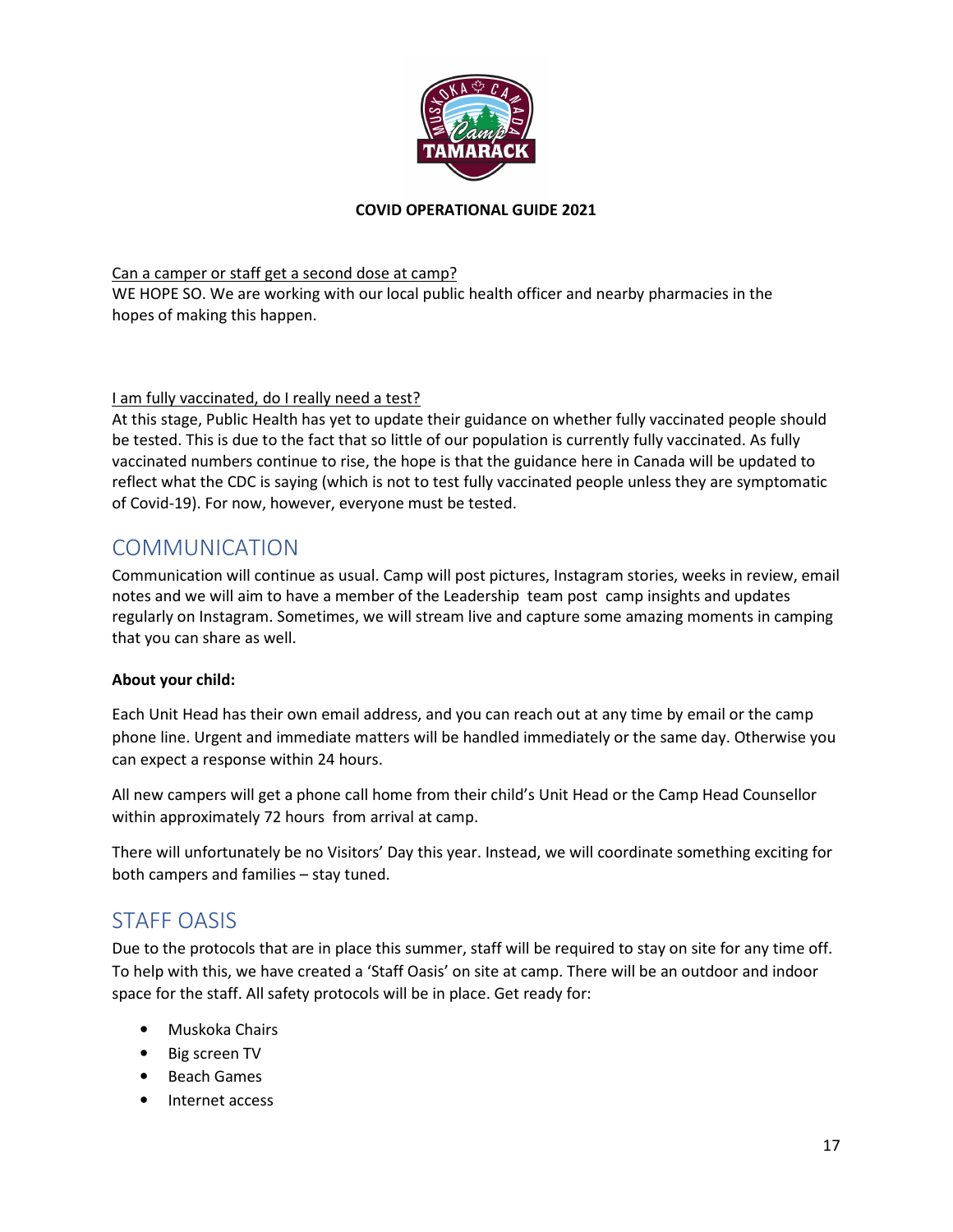

- Swim Area
- Fire Pit
- **Music**
- And more

With days off in camp, are you still able to commit to zero tolerance for controlled substances in camp (drugs and alcohol)?

Yes. There is zero tolerance for illicit use of drugs or consumption of alcohol onsite, and for inebriation on camp property.

# STAFF TRANSPORTATION

No staff should have a need to have a car on-site this summer. All staff will be dropped off at camp after following the same protocol as campers. For those driving, carpooling is not allowed (unless everyone in the carpool is in the same cohort). The driver will not be permitted to exit the vehicle. All staff will be screened upon entry into camp.

# INTERNATIONAL STAFF

Please note that our significantly fewer than normal number of international staff will be following all federal entry requirements into Canada. They will then quarantine at a safe location and be ready to be at camp when their precamp begins. It is worth noting that many of the international staff that may be coming this summer have been vaccinated.

# WATER, SNACKS, TUCK AND MORE!

Campers and staff will be required to have water bottles this summer. Water fountains will be open, but the drinking spout will not be on or available and only the bottle filling spout will operate for filling bottles. Please remember that water in the sinks is the same as in the drinking fountains!

Camper snacks will of course be available each day and will be handled in a safe manner. Camper snacks will either be sent directly to each cohort, or will be picked up by each cohort at designated times during the day.

# SUMMER 2021 COVID FINANCIAL POLICIES

# Introduction:

While we are optimistic and moving forward positively with the re-opening of camp, it is clear that some uncertainty and risk remains. While the number of cases, hospitalizations and vaccinations are overall trending better, COVID will unfortunately not be eliminated and camps will understandably be highly regulated. Such regulations bring with them significant new and additional expenses not factored into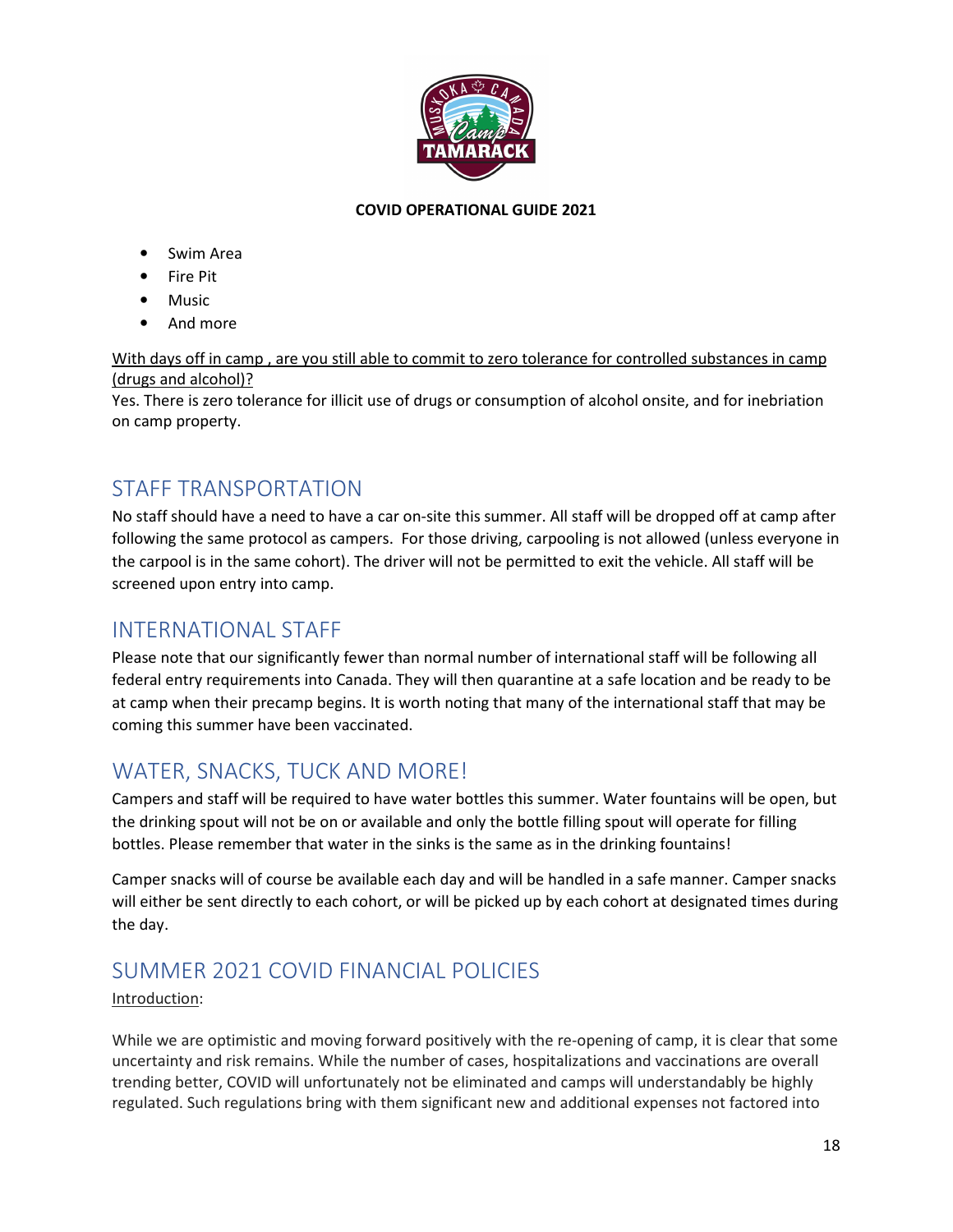

our normal fee structure. While there are some savings (i.e. not bussing on the way to camp), additional costs associated with the protocols (i.e. PPE's, PCR testing via Lifelabs, Antigen Rapid Tests, medical and other staff, facility enhancements, additional cleaning and sanitizing, etc.) dramatically outweigh any savings. While Tamarack is certainly absorbing many expenses, we need our families to help offset some of the additional cost and risks, both if we are able to operate uninterrupted and/or if camp is forced to close prior to, or during, the camp season. Please find below a summary of the necessary related policies:

### Additional "COVID Fee":

As previously conveyed, there will be a one-time additional fee per camper (based on registered session) to help offset and defray the range of substantial additional costs noted above. Such fee (plus HST) will be charged to your credit card on file (or by way of your providing a cheque or credit card information) prior to the start of your camper's scheduled session (and updated in the event you camper extends their stay), based on the following scale:

| Session                           | Per Camper COVID Fee (plus HST) |
|-----------------------------------|---------------------------------|
| Acorn 1/Acorn 3                   | \$195.00                        |
| First Month/Second Month          | \$295.00                        |
| <b>Extended First/Full Season</b> | \$395.00                        |

Please note that the COVID fee will be non-refundable in whole or in part.

#### Cancellation By Family:

While we have had, and anticipate, few cancellations by families before (or during) the camp season, the policy as set out in our "Refunds & Cancellations" section of our website applies in the case of any cancellation or withdrawal of a camper by a family.

#### Cancellation By Government Order or Tamarack Before Camp Season:

In the unlikely event that camp is cancelled by government order or Tamarack prior to the first day of our camp season, families will be entitled to a full refund (or credit) of fees paid for Summer 2021 for each family camper, less an administrative fee of 10% of the total fees payable for Summer 2021 for each family camper. Such administrative fee would be applicable to help defray the significant costs associated with preparing the then cancelled camp for Summer 2021.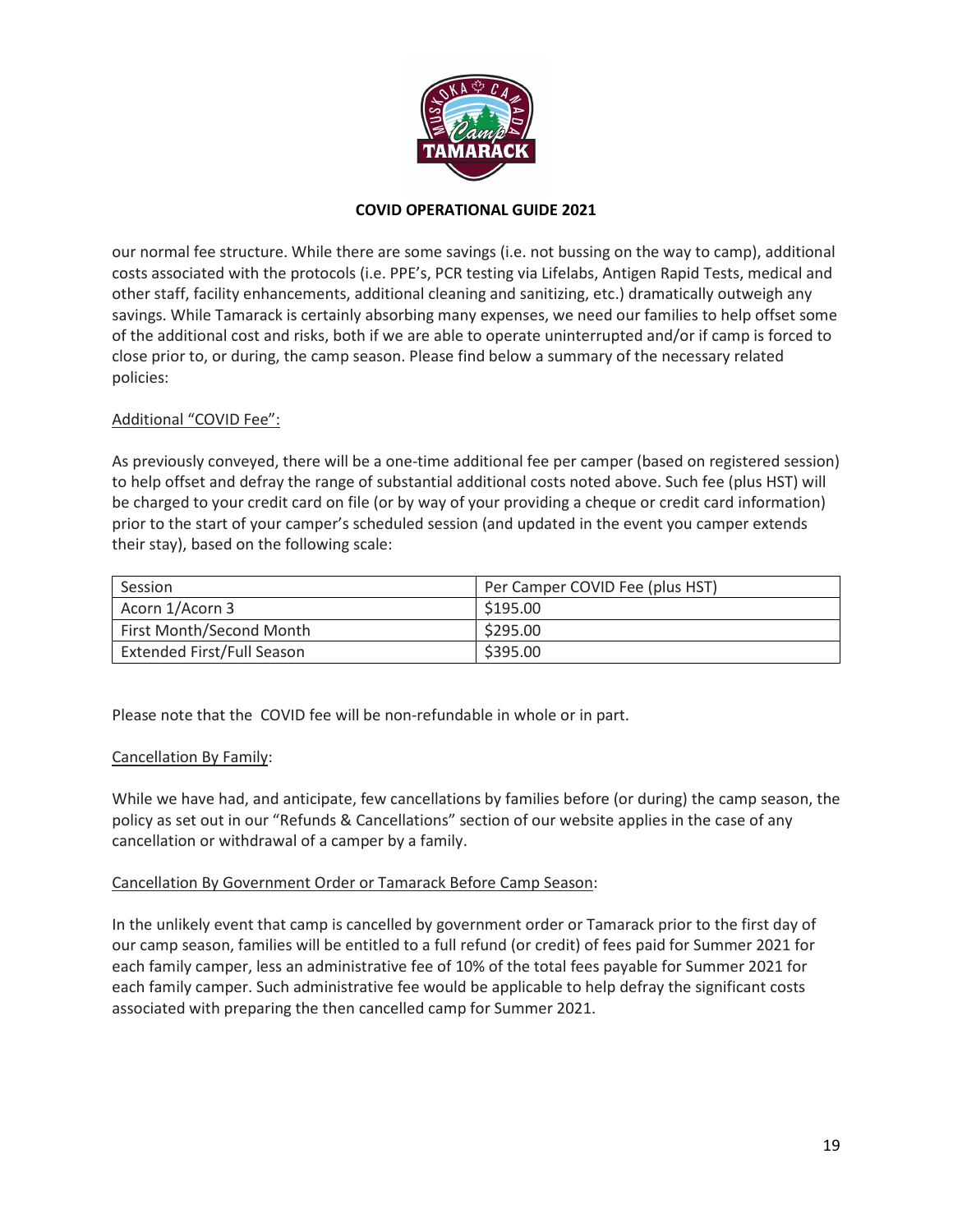

#### Cancellation By Government Order or Tamarack During Camp Season:

In the unlikely event that camp is cancelled by government order or Tamarack during the camp season, families will be entitled to a full refund (or credit) of fees paid for Summer 2021 for each family camper, less the aggregate of: (a) a pro rated portion of the fees paid for each family camper, based on the number of camp days that have taken place, divided by the total number of days for which the camper in question is registered; and (b) an administrative fee of 15% of the total fees payable for Summer 2021 for each family camper. Such administrative fee would be applicable to help defray the significant costs associated with preparing, opening and operating the then cancelled camp in Summer 2021 (even if the family camper's session is almost complete at the time of the cancellation of camp, under no circumstance would a family ever owe more than the total fee paid for the family camper in question).

#### Dates of Camp:

We are excitedly getting ready for camp to begin as scheduled on Friday July 2, 2021. If there is any delay, due to the Ontario government's re-opening plan or otherwise, Tamarack will adjust session dates accordingly, taking into consideration the operational needs of Tamarack and the overall best interests of the Tamarack community. We trust and hope that there will be little or no logistical or financial implications if any date adjustments become necessary.

#### Missed Days:

While we are of course empathetic towards any camper that has to miss days of camp due to COVID or any other reason, our policy is that there will be no refunds or credit for missed days. Consideration, upon request, may be given for some type of refund or credit for special cases, particularly those involving absences of 10 or more days. If a camper needs to leave camp for a period of time (for example, to quarantine), we will work with the family to hopefully be able to welcome such camper back to camp. If a camper does not return, the regular cancellation policy would apply.

#### Payment Dates:

As conveyed recently, outstanding payments for Summer 2021 previously deferred until June 1, 2021 and June 15, 2021 either have been, or will be, processed on or about such dates. Any new camper registrations will be required to make payment in full upon registration.

#### Refund/Credit Request – September 2021:

As our focus is fully on preparing for, opening and operating Tamarack Summer 2021, any refund/credit request or entitlement will be processed/considered, as specified on our website, in September 2021 following the camp season.